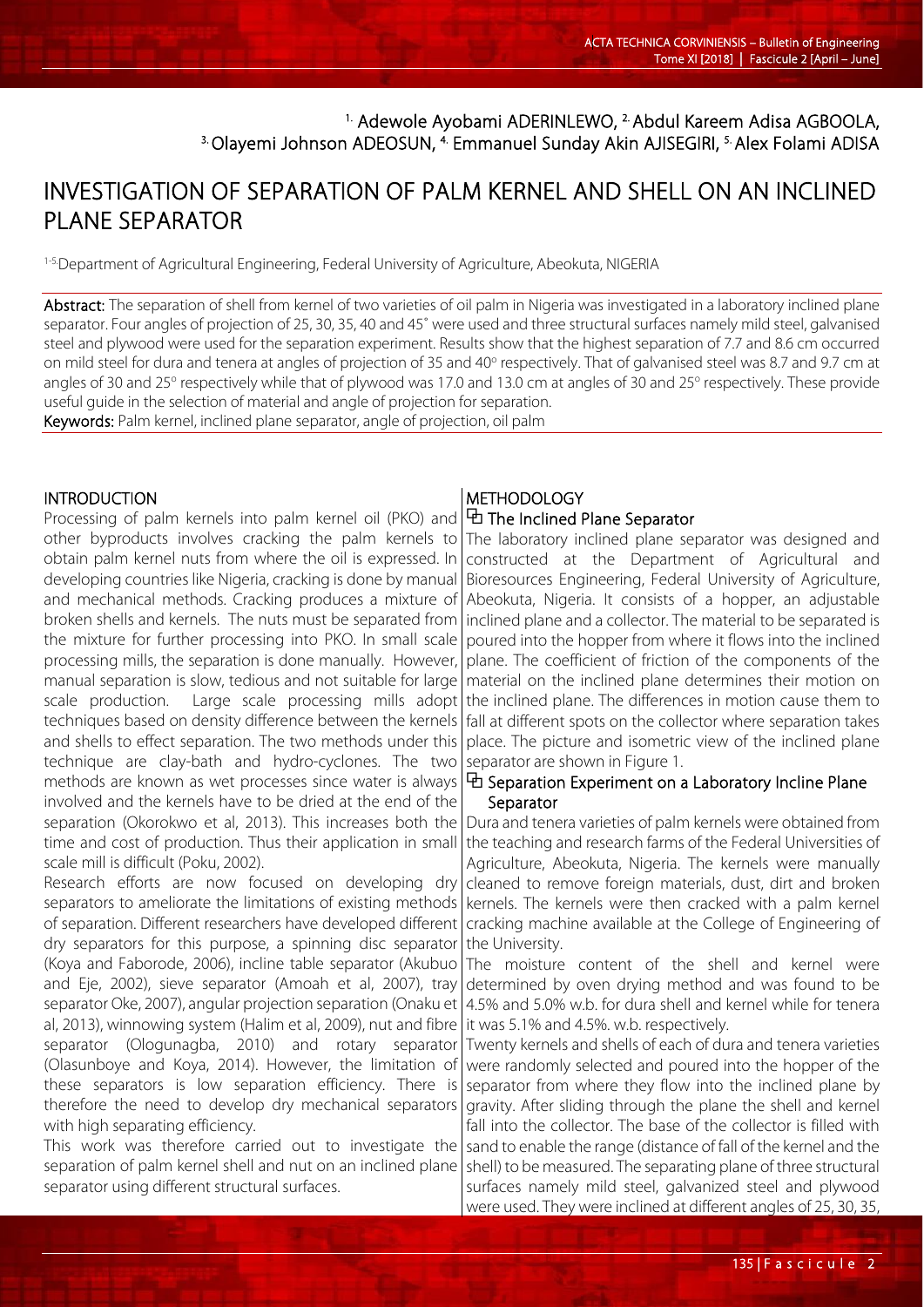40 and 45°. The difference in the distance of fall of both nut and shell (separation) was determined for each angle. The experiment was repeated five times for each angle and surface.





- Figure 1. Picture and Isometric view of the inclined Plane Separator A – Hopper, B – Frame, C – Surface plane, D – Protactor,
	- E Collector, F Adjuster, G Screw, H Base

# RESULTS AND DISCUSSION

The separation between the kernel and shell of the two varieties of oil palm on the three structural surfaces are shown in Tables 1 to 3.

| Table 1. Average separation on Mild Steel for Dura and Tenera |  |
|---------------------------------------------------------------|--|
|---------------------------------------------------------------|--|

|                            | Dura               | Tenera             |
|----------------------------|--------------------|--------------------|
| Angle of<br>Projection (°) | Separation<br>(cm) | Separation<br>(cm) |
| 25                         | 6.3                | 6.3                |
| 30                         | 7.4                | 8.6                |
| 35                         | 7.7                | 7.3                |
| 40                         | 7.3                | 77                 |
| 45                         | 53                 | 60                 |

#### Table 2. Average separation on Galvanized Steel for Dura and Tenera

|                | Dura       | Tenera     |  |  |
|----------------|------------|------------|--|--|
| Angle of       | Separation | Separation |  |  |
| Projection (°) | (cm)       | (cm)       |  |  |
| 25             | 6.7        | 9.7        |  |  |
| 30             | 8.7        | 8.3        |  |  |
| 35             | 7.6        | 7.3        |  |  |
| 40             | 7.3        | 7.6        |  |  |
| 45             |            | 6.6        |  |  |

Table 3. Average separation on Plywood for Dura and Tenera

| Angle of<br>Projection (°) | Dura<br>Separation<br>(cm) | Tenera<br>Separation<br>(cm) |
|----------------------------|----------------------------|------------------------------|
| 25                         | 10.0                       | 13.6                         |
| 30                         | 17.0                       | 10.7                         |
| 35                         | 11.0                       | 10.0                         |
| 40                         | 10.4                       | 8.8                          |
| 45                         | 93                         | 7.0                          |







Figure 3. Variation of angle of projection with separation for Tenera

It is observed that the highest separation on mild steel for dura is 7.7 cm at angle of projection of 35° and for tenera it is 8.6 cm at angle of projection of 40°. On galvanised steel the highest separation for dura is 8.7 cm at angle of projection of  $30^\circ$  while it is 9.7 cm at 25 $^\circ$  for tenera.

For plywood the highest separation obtained for dura is 17.0 cm at 30° while it is 13.0 cm for tenera at angle of projection